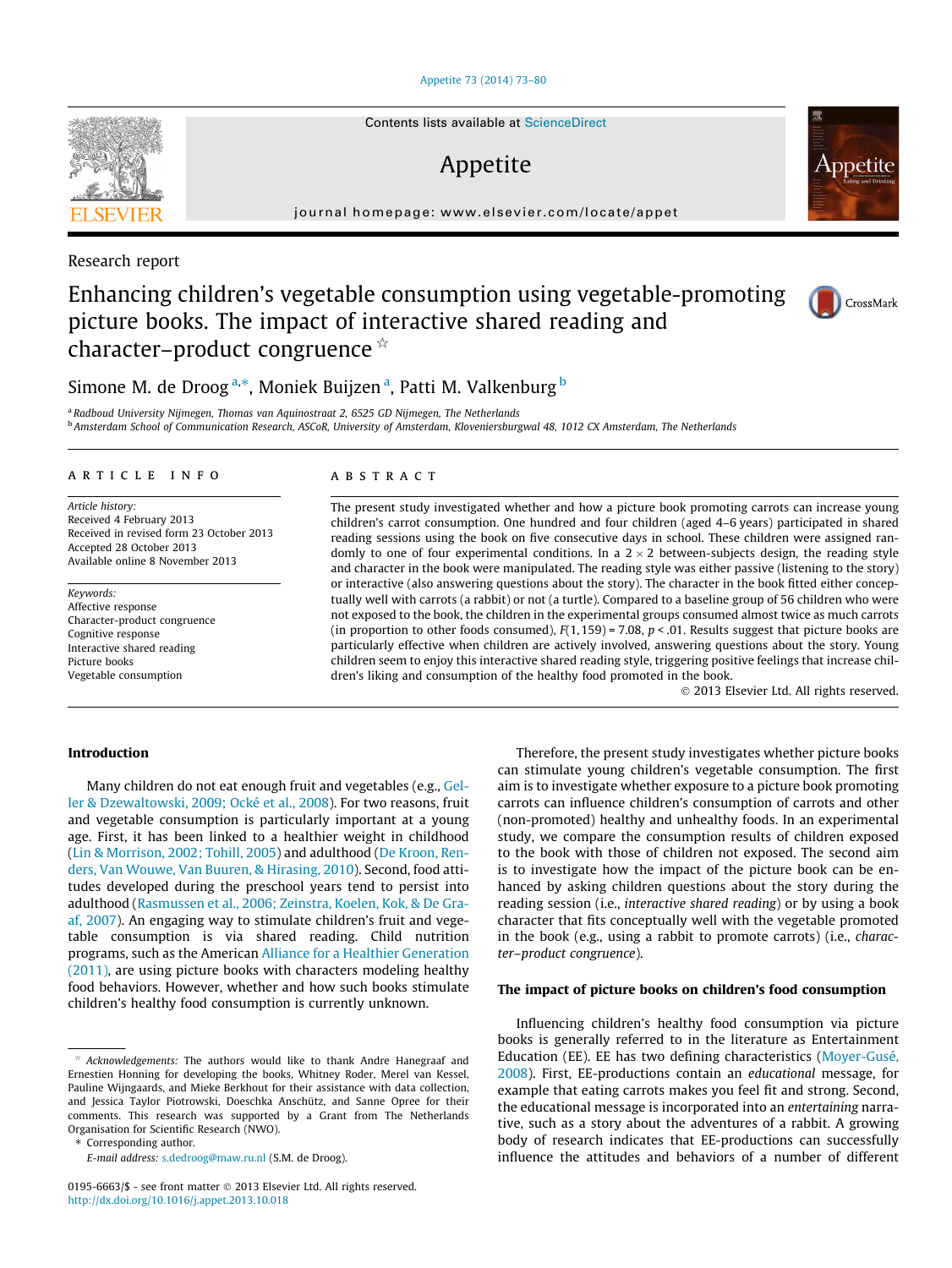<span id="page-1-0"></span>target groups (e.g., [Moyer-Gusé & Nabi, 2010; Singhal, Cody,](#page-7-0) [Rogers, & Sabido, 2004](#page-7-0)).

From an information-processing perspective, combining educational and entertaining content may be particularly effective among children aged 6 and under. Their limited informationprocessing abilities usually inhibit processing of purely educational messages ([Buijzen, Van Reijmersdal, & Owen, 2010; Siegler, 1998\)](#page-6-0). However, as we will explain in detail in the following sections, incorporating an educational message into an entertainment framework renders message processing less demanding for young children, consequently increasing their comprehension of and positive attitude toward the message [\(Buijzen et al., 2010; Fisch,](#page-6-0) [2000\)](#page-6-0).

While the positive impact of EE-productions on children's academic and social skills has been well established (for overviews see: [Fisch, 2000; Wilson, 2008](#page-7-0)), the impact on children's health behaviors has received little scientific attention. Preliminary research regarding healthy food messages used in various Sesame Street media outlets suggests that EE-productions may successfully enhance children's healthy food consumption ([Ritchie, Whaley,](#page-7-0) [Spector, Gomez, & Crawford, 2010](#page-7-0)). In addition, research regarding fruit and vegetable pictures in books suggests that repeated exposure to these books may enhance children's visual preference for and willingness to taste the exposed foods ([Heath, Houston-Price,](#page-7-0) [& Kennedy, 2010, 2011; Houston-Price, Butler, & Shiba, 2009\)](#page-7-0). Based on these studies, we anticipate that exposure to the carrot-promoting picture book will increase children's consumption of carrots (H1a).

The picture book may also influence the consumption of nonpromoted foods. First, we may expect a spill-over effect for other healthy foods. Research suggests that advertising a specific food may also stimulate the consumption of unadvertised foods from the same category ([Buijzen, Schuurman, & Bomhof, 2008\)](#page-6-0). In other words, promoting a specific vegetable may encourage the consumption of other vegetables. Second, we may expect a displacement-effect for unhealthy foods. Research suggests that the high fiber content of vegetables reduces the craving for high-calorie snacks [\(Lin & Morrison, 2002; Tohill, 2005\)](#page-7-0). We thus anticipate that exposure to the carrot-promoting picture book will increase children's consumption of other (non-promoted) healthy foods (H1b), and decrease their consumption of unhealthy foods (H1c).

#### Enhancing the impact of picture books via cognitive and affective processing

To enhance the impact of picture books on children's healthy food consumption, we also need to understand how they work. Based on literature regarding young children's information processing, we put forward two perspectives: one proposing a cognitive route to processing picture book content, the other an affective route.

#### The cognitive route to processing picture book content

The cognitive perspective on the effectiveness of picture books explains how children process the educational content in EE-productions. EE-productions are generally easier processed by young children than purely educational messages, because new information can be linked to existing story and character schemas. [Fisch's](#page-7-0) [\(2000\)](#page-7-0) capacity model predicts that easier processing of the EEproduction means that greater cognitive resources are available to deeply process the embedded educational message, resulting in increased message comprehension. The advantage of a more deeply processed and comprehended message is that children may develop strong beliefs, for example that eating carrots makes them strong ([Zeinstra et al., 2007\)](#page-7-0), which we refer to as a child's cognitive response. In turn, a strong belief about a food's benefits (e.g., providing strength), has shown to predict consumption of that food [\(Oram, 1994\)](#page-7-0).

Cognitive processing of picture book content may be enhanced through interactive shared reading [\(Barrentine, 1996; Dickinson,](#page-6-0) [2001; Whitehurst et al., 1988\)](#page-6-0). This reading style demands active participation of the child and is designed to assist children's processing and comprehension of picture book content. For example, during the reading session, children are asked questions about the characters, to make storyline predictions, and to make connections between story and real life events ([McGee & Schickedanz,](#page-7-0) [2007; Whitehurst, 1992\)](#page-7-0). Compared to passive reading (whereby children merely listen to the story), interactive reading has shown to be more effective, resulting in enhanced comprehension of the content and ultimately to the desired (behavioral) change ([Barrentine, 1996; Dickinson, 2001; Whitehurst et al., 1988\)](#page-6-0).

We thus anticipate that interactive shared reading of the carrot-promoting picture book will increase children's carrot consumption (H2a). Specifically, we initially expect interactive shared reading to enhance children's processing and comprehension of the picture book content, as measured in a stronger cognitive response toward carrots (H2b). In turn, this strong cognitive response will enhance children's carrot consumption (H2c). This hypothesized mediated path is presented in Fig. 1.

### The affective route to processing picture book content

The affective perspective on the effectiveness of picture books explains how children process the entertaining content in EE-pro-ductions. According to persuasion models (e.g., [Buijzen et al.,](#page-6-0) [2010\)](#page-6-0), the positive feelings evoked when processing entertaining content are easily transferred to the food promoted in the EE-production, resulting in a more positive response toward that food. In turn, positive responses toward foods have shown to predict consumption ([Institute of Medicine, 2006](#page-7-0)).

Affective processing of picture book content may be enhanced using characters. In books the embedded message is often communicated via a character's behavior. For example, the character is able to rescue his friend after eating carrots to make him fit. Characters evoke strong positive emotions that children typically transfer to everything associated with that character, including the food it promotes [\(Acuff & Reiher, 1997; De Droog, Valkenburg, & Buij](#page-6-0)[zen, 2011b; Roberto, Baik, Harris, & Brownell, 2010\)](#page-6-0). Recent studies suggest that characters conceptually congruent with the food they promote (i.e., a rabbit and a carrot), automatically evoke a pleasant feeling due to ease of processing the familiar character–product concept. This automatic feeling feeds into children's conscious evaluations, resulting in a more elaborate positive response toward the food, and increased consumption ([De Droog, Buijzen, Opree, &](#page-6-0) [Valkenburg, 2011a; De Droog, Buijzen, & Valkenburg, 2012;](#page-6-0) [Hoffmann, 1986](#page-6-0)).

We anticipate that this effect of character–product congruence also applies to book characters and, thus, that easier processing of



Fig. 1. Conceptual processing model of the impact of the carrot-promoting picture book on young children's carrot consumption.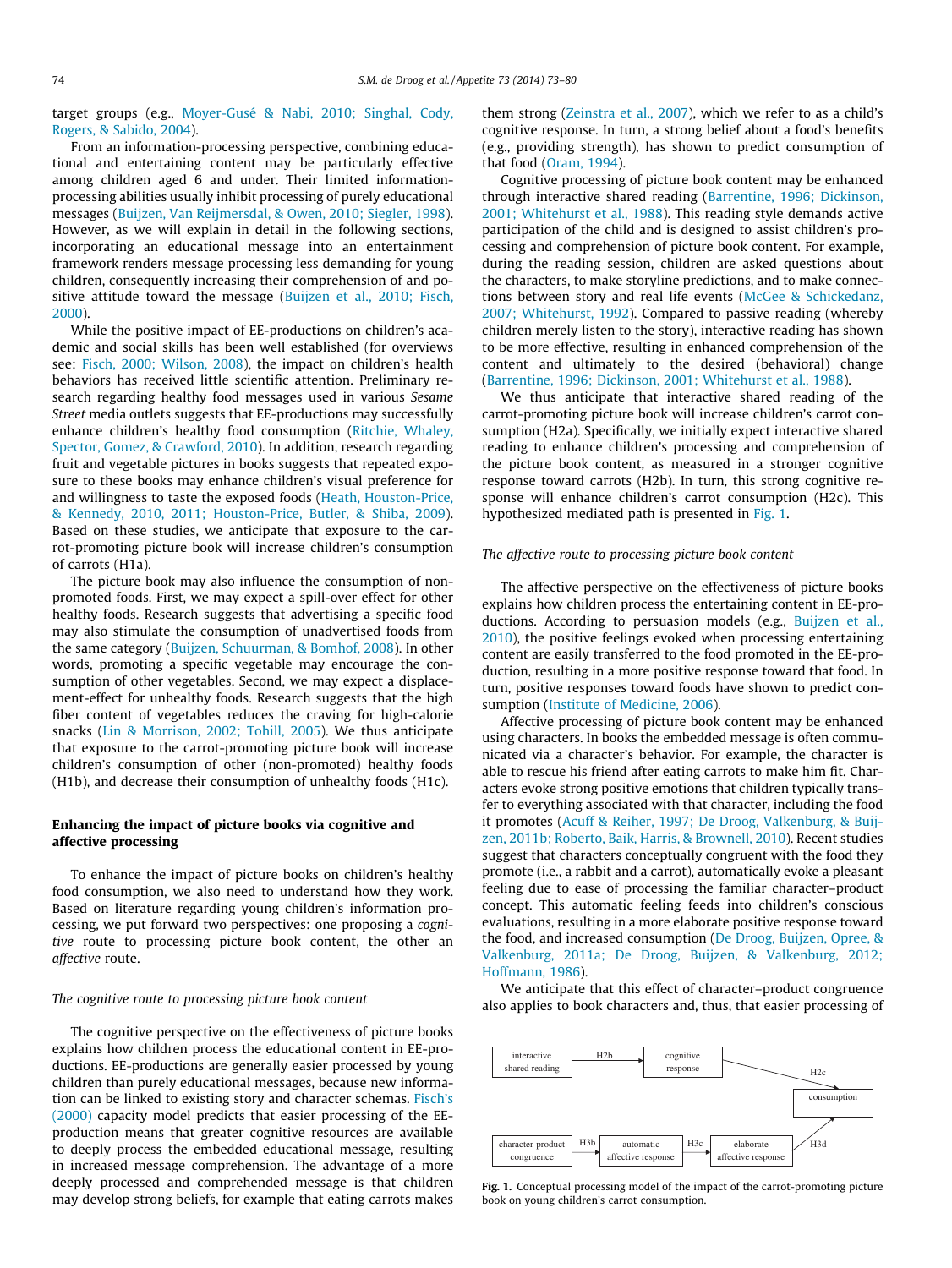the character–product combination in the book will increase children's carrot consumption (H3a). Specifically, we initially expect character–product congruence to induce an automatic positive response toward carrots (H3b) that will feed into a more elaborate affective response (H3c). In turn, this elaborate positive response toward carrots will enhance children's carrot consumption (H3d). This hypothesized mediated path is also presented in [Fig. 1.](#page-1-0)

#### Method

#### Sample

Between October and December of 2011, 160 four- to six-yearold children (51% boys and 49% girls) were recruited from six primary schools situated in both urban and suburban districts of The Netherlands. Only schools without formal fruit and vegetable programs were selected. The sample consisted of various socioeconomic and cultural backgrounds. The majority of children were classified as of 'normal' weight (81%), with 12% classified as 'underweight', 5% as 'overweight' and 3% as 'obese' (see BMI classifications in the measures section). IRB approval for data collection and parental informed consent were obtained.

#### Design and procedure

The study had a 2 (type of shared reading: passive vs. interactive)  $\times$  2 (type of character: congruent vs. incongruent) betweensubjects design, plus a baseline group. We were able to recruit 56 children for the baseline group, and another 104 children for the experimental groups. Children in the experimental groups were randomly assigned to the four experimental conditions  $(n = 26$  per cell). Only the children in the experimental groups participated in the shared reading sessions of the picture book.

Children were read the picture book in a quiet room near their class on five consecutive days, because studies indicated that around five exposures are needed for an EE-production to be effective (e.g., [Anderson et al., 2000; Crawley, Anderson, Wilder,](#page-6-0) [Williams, & Santomero, 1999\)](#page-6-0). Passive and interactive shared reading took place in groups of approximately four children. The composition of each group remained identical for all five days. A female daycare worker was trained for the shared reading task (storyteller) to ensure that, other than the experimental manipulations, the reading sessions were similar for all children. Children were provided with name badges to enable the storyteller to call them by their names. In the interactive sessions, the storyteller used a reading manual to ask children questions about the story and its characters before, during, and after the session. In the passive sessions, children were not asked any questions, but encouraged to sit quietly and listen.

Observations by the storyteller revealed that children in the interactive sessions were more involved and progressively active during the reading sessions than the children in the passive sessions. For example, these children listened attentively to the storyteller, raised their hands when a question was asked, loudly verbalized the correct answers, sang along enthusiastically with the song incorporated into the story and demonstrated modeling behavior (e.g., the character's 'fit and strong' pose). Two photographs of the interactive sessions are presented in [Fig. 2.](#page-3-0) The storyteller was not involved in the measurements of the study.

Following the final reading session, the variables were measured. All children, including the baseline group, participated in this part of the study. Children were interviewed individually by a female experimenter who was unaware of each child's experimental condition. Initially, children completed a questionnaire on a 12-in. touchscreen notebook suitable for structured questionnaire research with young children (HP Pavilion tx2-1150) (cf. [De Droog, Buijzen, Opree, Valkenburg, 2011a; De Droog,](#page-6-0) [Buijzen, Valkenburg, 2012](#page-6-0)). Children were then invited to eat snacks in a more comfortable seating area. For a maximum of five minutes, children were permitted to eat from four bowls, each containing a different snack. At the outset, each bowl contained four equal-sized pieces. Size of pieces was also consistent across the different snacks, with the exception of the salty sticks (of which the size cannot easily be adjusted). After five minutes had elapsed, the experimenter counted the number of pieces of each snack eaten. Finally, children were weighed and measured to compute their body mass index (BMI).

#### Stimulus materials

The experimental stimulus was a picture book, created specifically for this study. The healthy food promoted in the picture book was carrots, because raw carrots are a common snack in the Netherlands that can easily be included into children's lunch boxes. The embedded health message in the picture book was that ''eating carrots makes you fit and strong''. A professional children's illustrator developed two identical picture books differing only in type of character (see [Fig. 3](#page-3-0)): one book featured a product–congruent character (a rabbit), and the other featured a product–incongruent character (a turtle). We selected these characters based on a pretest among 40 children in which we tested six different animals drawn by the same illustrator (rabbit, mouse, caterpillar, turtle, rhino, and monkey) for both likability and congruence with carrots. The rabbit and turtle were selected because these characters were liked equally (measured on a 4-point scale: rabbit  $M = 3.43$ ; turtle  $M = 3.31$ ;  $t(39) = .81$ ,  $p = .43$ ,  $d = .13$ ), yet differed significantly in perceived character–product congruence (measured on a dichotomous scale: rabbit  $M = 0.85$ ; turtle  $M = 0.41$ ;  $t(39) = 9.11$ ,  $p < .001$ ,  $d = 1.44$ ).

The picture book story was written by a professional children's writer and described a main character rescuing his friend. A key premise of EE-productions aimed at young children is that the educational content (health message) and the entertaining content (story and characters) are intertwined ([Fisch, 2000](#page-7-0)). Therefore, the main character in this story is able to rescue his friend only after eating carrots to make him fit and strong. The books were printed in A4-size, which is typical for classroom reading in small groups. For the interactive reading conditions, transparent sleeves containing a reading manual were placed on the book's back cover. This manual was based on Whitehurst's dialogic reading method ([1992; Whitehurst et al., 1994\)](#page-7-0). On each consecutive day of reading, a new manual of increasing difficulty was used. At the beginning of the week, children were asked completion-questions (e.g., to finish the song in the book) and wh-questions (what/where/ why; e.g., ''What does Rabbit give to his friend?''). As the week progressed, the children were also asked recall-questions (e.g., ''Can you remember why Rabbit has to eat carrots?'') and open-ended questions (''Now it's your turn to tell me about this page''). Children's responses were repeated by the storyteller and evaluated (praised or corrected).

#### Measures

#### Cognitive response carrots

To measure the cognitive response toward carrots, the following two items were used: ''How strong do you get from eating carrots?'' and ''How fit do you get from eating carrots?''. Children responded on a visual 4-point-scale containing squares of various sizes ranging from very small  $(1 = not at all strong / fit)$  to very big (4 = very strong / fit). These two scale items were averaged to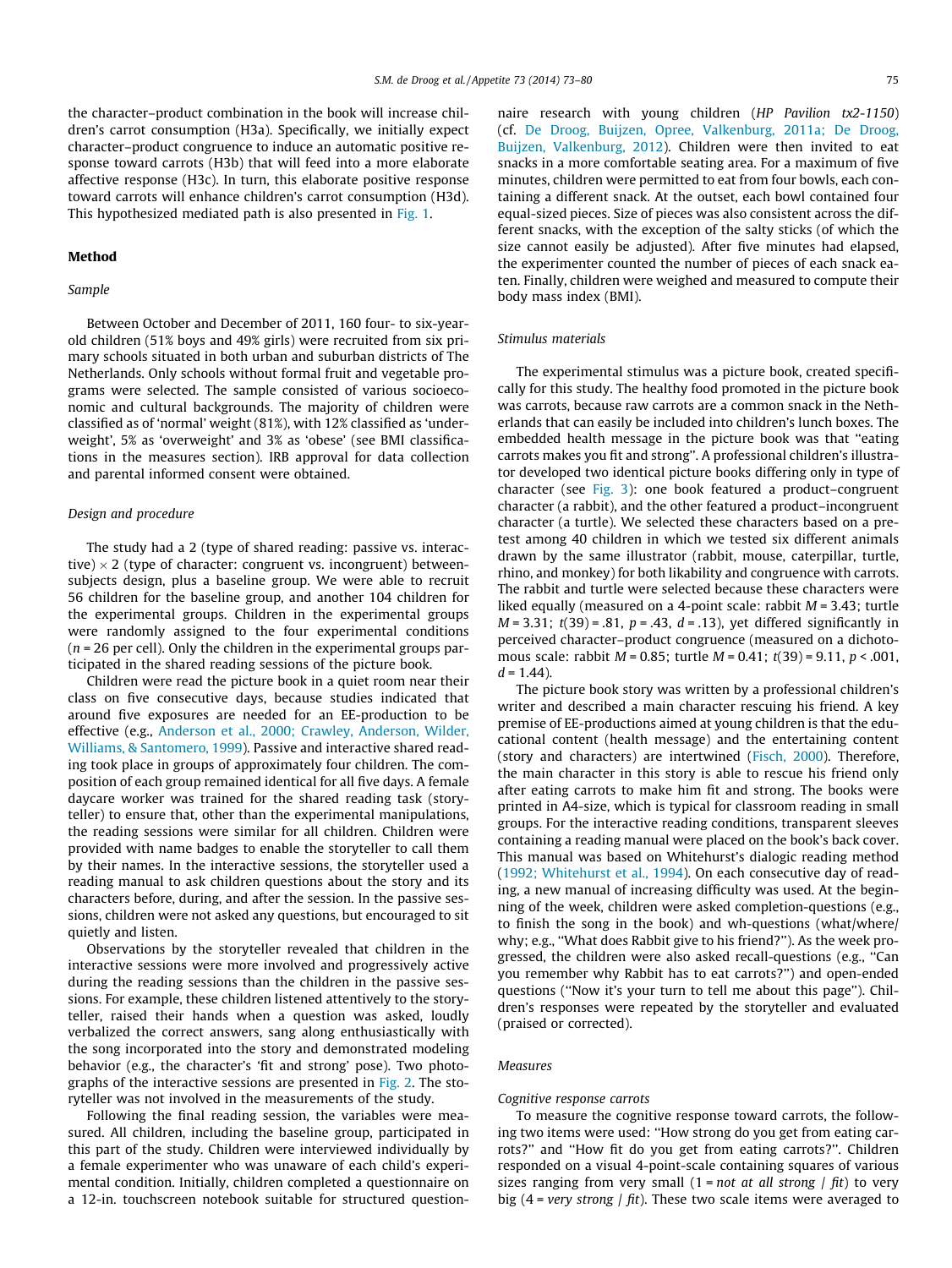<span id="page-3-0"></span>

Fig. 2. Photos of the interactive shared reading sessions, in which children raised their hands to answer questions (left) and modeled the 'fit and strong' pose of the main character (right).



Fig. 3. Excerpts from the picture book containing the congruent character (left) and the incongruent character (right).

create a single measure of cognitive response  $(r = .49, M = 3.34,$  $SD = .86$ ).

#### Automatic affective response carrots

To measure the automatic affective response toward carrots, children indicated whether they liked carrots on a dichotomous smiley scale (unhappy face, happy face):  $0 = \text{dislike}, 1 = \text{like}$  $(M = 0.57, SD = .50)$ . To evoke an automatic response, children were asked to tap on the smiley that best showed their liking of carrots as fast as they could (cf. [De Droog et al., 2011a, 2012](#page-6-0)). The average reaction time was 1998 ms.

#### Elaborate affective response carrots

To measure the elaborate affective response toward carrots, we supplemented the [De Droog et al.'s \(2011a, 2012\)](#page-6-0) original measure ''How much do you like carrots?'' with the more consumption-related item ''How tasty do you find carrots?''. To evoke an elaborate response on both items, children were given sufficient time to think before answering on a 4-point smiley scale (ranging from an unhappy to a happy face):  $1 = don't$  like at all,  $2 =$  like a little bit,  $3$  = like quite a bit,  $4$  = like very much (cf. [De Droog et al.,](#page-6-0) [2011a, 2012\)](#page-6-0). The two scale items were averaged to create a single measure of elaborate affective response  $(r=.61; M = 2.61,$  $SD = 1.17$ ). The average reaction time was 4776 ms, which was significantly slower than their automatic response time:  $t(159) = -11.41$ ,  $p < .001$ ,  $d = .90$ .

#### Product consumption

To measure product consumption, four foods were selected for the eating task: the promoted vegetable (carrots), a non-promoted vegetable (cucumber), and two non-promoted unhealthy foods (cheese and salty sticks, high in saturated fats/salt; [WHO, 1998\)](#page-7-0). Like carrots, all selected non-promoted foods were common snacks in Dutch households. Because children tend to prefer sweet tastes ([Desor, Maller, & Turner, 1977](#page-6-0)), we selected savory snacks in order to create more equal competition with carrots. Children's proportional product consumption was measured by dividing the number of pieces of each food eaten by the total number of pieces of foods eaten, for example:  $#$  carrots eaten / total  $#$  foods eaten (means and standard deviations are presented in [Table 1\)](#page-4-0). Proportional (and not absolute) scores were used, because these take into account that the impact of the picture book is greater when, for example, a child eats 3 carrots out of 4 foods than 3 carrots out of 11 foods.

### Control variables

Children's BMI, hunger level, and time of snacking were measured because these variables may significantly influence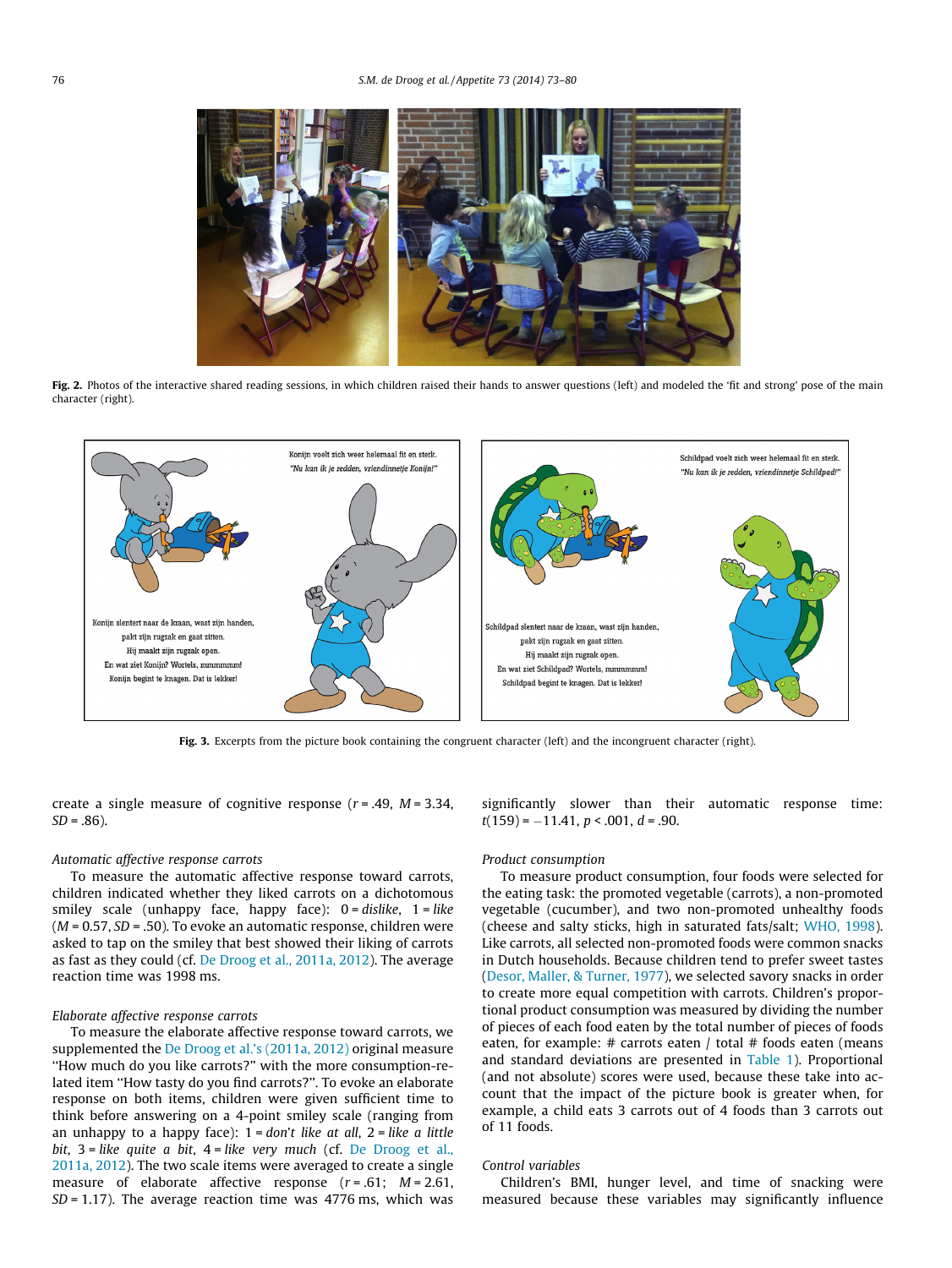<span id="page-4-0"></span>

| Table 1 |                                                                                |  |
|---------|--------------------------------------------------------------------------------|--|
|         | Mean scores on children's proportional product consumption by study condition. |  |

|                           | Carrot consumption |                  | Cucumber consumption |      | Cheese consumption |                 | Salty stick consumption |       |
|---------------------------|--------------------|------------------|----------------------|------|--------------------|-----------------|-------------------------|-------|
|                           | Μ                  | (SD)             | M                    | (SD) | М                  | (SD)            | M                       | (SD)  |
| Experimental groups       |                    |                  |                      |      |                    |                 |                         |       |
| Interactive + congruent   | 0.18               | .17 <sup>5</sup> | 0.19                 | .03) | 0.17               | $04^{\circ}$    | 0.40                    | (.19) |
| Interactive + incongruent | 0.15               | .15)             | 0.16                 | .03) | 0.26               | (.04)           | 0.40                    | (.13) |
| Passive + congruent       | 0.11               | (.11)            | 0.21                 | .03) | 0.26               | (.04)           | 0.39                    | (22)  |
| Passive + incongruent     | 0.12               | (12)             | 0.19                 | .03) | 0.28               | $04^{\circ}$    | 0.35                    | (.19) |
| Baseline group            | 0.08               | .17              | 0.24                 | .02) | 0.32               | $^{\prime}$ .03 | 0.38                    | (.18) |

Note: Reported means and standard deviations for cucumber and cheese consumption are corrected for the covariates hunger level and time of snacking.

children's product consumption (e.g., [Anschutz, Engels, & Van Stri](#page-6-0)[en, 2010\)](#page-6-0). A BMI score was calculated for each child (weight/ height<sup>2</sup>) based on their weight measured without shoes using an electronic scale to the nearest 0.1 kg, and their height measured using a wall mounted stadiometer to the nearest 0.1 cm. Since BMI standards are highly sex and age dependent in young children, international standards were used to categorize children into the four BMI groups described above ([Cole, Bellizzi, Flegal, & Dietz,](#page-6-0) [2000](#page-6-0)). BMI z-scores were used as covariate. Because these scores did not correlate with product consumption, BMI was not controlled for in our analyses.

Children's level of hunger was established prior to the eating task by asking them to point to how hungry they were on a 4-point smiley scale (ranging from an unhappy to a happy face):  $1 = not$ hungry,  $2 = a$  little bit hungry,  $3 = q$ uite a bit hungry,  $4 = \text{very hungry}$ . Hunger level significantly correlated with cucumber and cheese consumption (cucumber  $r = .16$ ; cheese  $r = .16$ ; both  $p < .05$ ), but not with carrot and salty stick consumption (carrots  $r = .10$ ; salty sticks  $r = -.10$ ; both  $p > .21$ ). Time of snacking indicated when the child was offered the snacks. Because children were interviewed individually during the entire school day, the eating tasks were conducted between 09.00 AM and 03.00 PM. Time of snacking significantly correlated with cucumber and cheese consumption (cucumber  $r = -.21$ ; cheese  $r = .23$ ; both  $p < .01$ ), but not with carrot and salty stick consumption (carrots  $r = .06$ ; salty sticks  $r = -.04$ ; both  $p > .45$ ). Thus, hunger level and time of snacking were included as covariates in the analyses regarding cucumber and cheese consumption only. SPSS diagnostics indicated that collinearity was not an issue here (correlation between covariates:  $r = .07$ ,  $p = .39$ ; collinearity check: all VIF's < 10, all tolerance values > .2) [\(Field, 2005\)](#page-7-0).

#### Results

#### Impact of picture book on children's food consumption

To investigate whether exposure to the carrot-promoting picture book influenced children's consumption of carrots (H1a) and other non-promoted healthy (H1b) and unhealthy (H1c) foods, we compared the consumption results of children exposed to the book with those of children not exposed. For each snack, we performed a separate analysis of (co-)variance with study condition (experimental groups vs. baseline group) as the between-subjects factor and product consumption as the dependent variable. Hunger level and time of snacking were included as covariates in the analyses for cucumber and cheese. Levene's test for each analysis indicated that the group variances were equal (carrots  $F(1,158) = 2.66$ ; cucumber  $F(1,158) = 3.33$ ; cheese  $F(1,158) = 0.06$ ; salty sticks  $F(1,158) = 0.30$ ; all  $p > .05$ ), hence the assumption of homogeneity of variance was not violated due to unequal sample sizes [\(Field,](#page-7-0) [2005](#page-7-0)).

Because of the expected direction of the relations, all the reported significance levels in the results section are based on onetailed tests. The analyses of (co-)variance yielded main effects for carrots,  $F(1,159) = 7.08$ ,  $p < .01$ ,  $\eta^2 = .04$ , cucumber,  $F(1,159) = 3.29$ ,  $p < .05$ ,  $\eta^2 = .02$ , and cheese,  $F(1,159) = 4.97$ ,  $p < .05$ ,  $\eta^2 = .03$ , with children exposed to the book consuming a higher proportion of carrots (experimental groups  $M = 0.14$ ,  $SD = .14$ ; baseline group  $M = 0.08$ ,  $SD = .17$ ), and a lower proportion of cucumber (experimental groups  $M = 0.19$ ,  $SD = .02$ ; baseline group  $M = 0.24$ ,  $SD = .02$ ) and cheese (experimental groups  $M = 0.24$ ,  $SD = .02$ ; baseline group  $M = 0.32$ ,  $SD = .03$ ). The analysis with salty sticks yielded no effect, because children in both conditions consumed a similar proportion of salty sticks (experimental groups  $M = 0.39$ ,  $SD = .19$ ; baseline group  $M = 0.38$ ,  $SD = .18$ ).

#### The impact of interactive shared reading and character–product congruence on carrot consumption

To explore how exposure to the carrot-promoting picture book increased children's carrot consumption (in proportion to other foods consumed), we first investigated whether interactive shared reading (H2a) and character–product congruence (H3a) enhanced the impact of the book by performing an analysis of variance with the two manipulations (type of shared reading, type of character) as the between-subjects factors and carrot consumption as the dependent variable. The analysis yielded only a main effect for type of shared reading,  $F(1,103) = 3.49$ ,  $p < .05$ ,  $\eta^2 = .03$ , with children in the interactive shared reading condition consuming a higher proportion of carrots ( $M = 0.17$ ,  $SD = .16$ ) than children in the passive shared reading condition ( $M = 0.12$ ,  $SD = .11$ ). Thus, only interactive shared reading (and not character–product congruence) was able to enhance the impact of the picture book on children's carrot consumption.

Second, to explore whether interactive shared reading increased children's carrot consumption by inducing a cognitive route of processing, we tested the hypothesized model presented in [Fig. 1.](#page-1-0) The zero-order correlations presented in [Table 2](#page-5-0) indicate that character–product congruence was not related to any other variable. In addition, interactive shared reading was related positively to cognitive response, automatic affective response, and consumption, but not to elaborate affective response. Further, cognitive response was related positively to elaborate affective response, but not to automatic affective response or consumption. Finally, the two affective responses were related positively to each other and to consumption.

The paths in [Fig. 1](#page-1-0) were investigated using the structural equation modeling program AMOS 17.0. The analysis was based on two independent variables (interactive shared reading and character– product congruence), three mediating variables (cognitive response, automatic affective response and elaborate affective response), and one dependent variable (carrot consumption). To indicate the fit of the model, three model fit indices were used: the  $\chi^2$ -test, the comparative fit index (CFI), and the root mean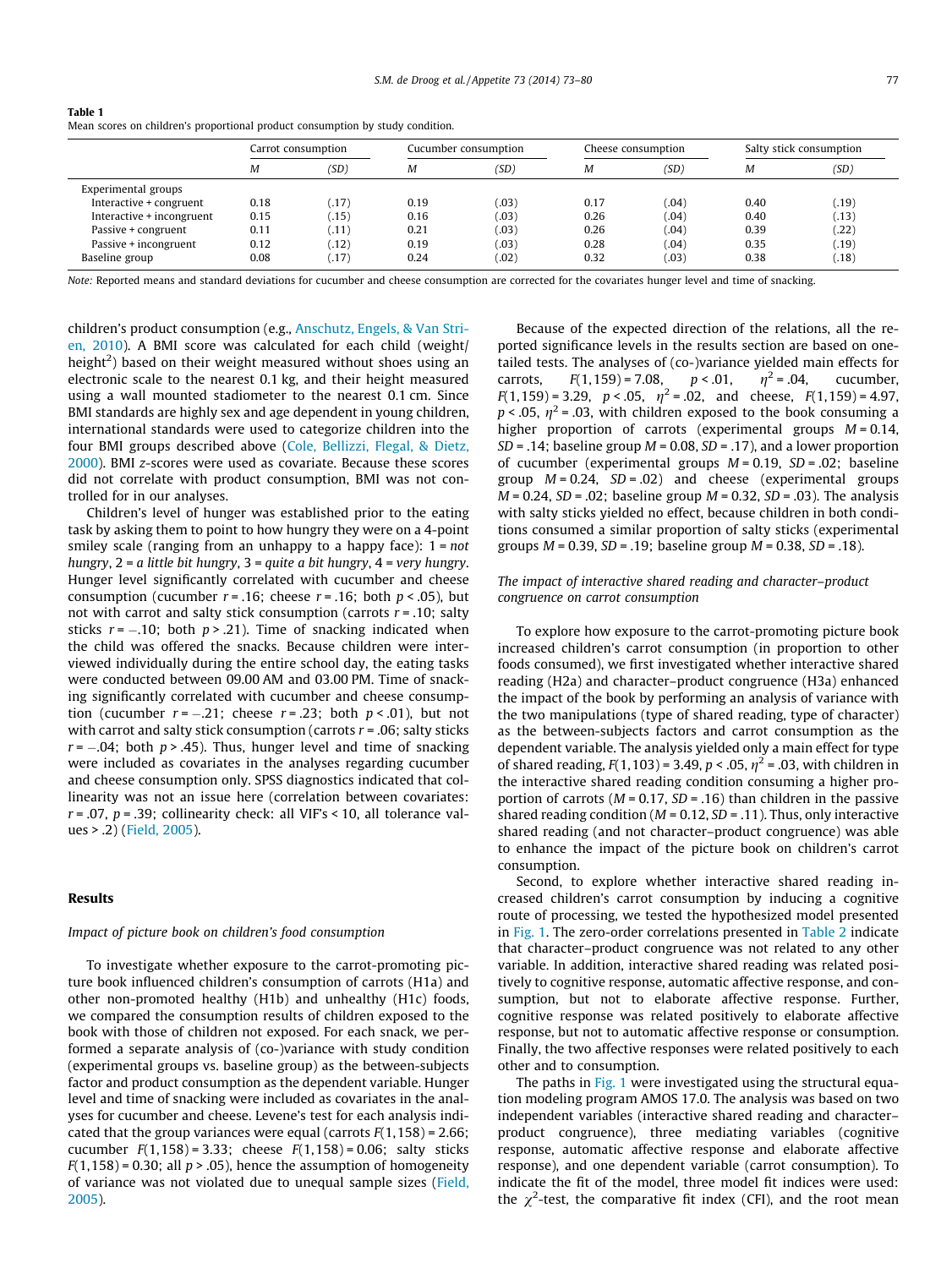<span id="page-5-0"></span>

| Table 2                                       |  |
|-----------------------------------------------|--|
| Zero-order correlations among main variables. |  |

| 1. Character-product congruence         |     |                  |                    |                    |                          |  |
|-----------------------------------------|-----|------------------|--------------------|--------------------|--------------------------|--|
| 2. Interactive shared reading           | .00 |                  |                    |                    |                          |  |
| 3. Cognitive response carrots           | .03 | .18              |                    |                    |                          |  |
| 4. Automatic affective response carrots | .04 | .20 <sup>2</sup> | .08                |                    |                          |  |
| 5. Elaborate affective response carrots | .15 | .13              | $.19$ <sup>-</sup> | $.79$ <sup>*</sup> | $\overline{\phantom{0}}$ |  |
| 6. Carrot consumption                   | .03 | .18 <sup>2</sup> | $-.03$             | .47                | .54                      |  |
|                                         |     |                  |                    |                    |                          |  |

 $p < .05$ .

square error of approximation index (RMSEA). The model would be supported with a nonsignificant  $\chi^2$ , a CFI value of .95 or more, and a RMSEA value of .05 or less, with p-close > .05 [\(Browne & Cudeck,](#page-6-0) [1992\)](#page-6-0).

The conceptual model in [Fig. 1](#page-1-0) yielded a reasonable fit to the data,  $\chi^2(9, N = 104) = 16.40, p = .06, CFI = .95, RMSEA = .09, with$ p-close = .16. Modification indices indicated that the fit could be improved by including two paths: one leading from cognitive response to elaborate affective response, and one leading from interactive shared reading to automatic affective response. Because these two relations are theoretically plausible (see Discussion), these paths were added to the model.

The adjusted model, presented in Fig. 4, fitted the data very well,  $\chi^2$ (7, N = 104) = 7.88, p = .34, CFI = .99, RMSEA = .04, with pclose = .51. No further meaningful modifications were viable. We thus accepted this model as our final model. Of the seven paths specified in the model, five were statistically significant. These paths were all positive and represented the relations between: interactive shared reading and cognitive response ( $\beta$  = .18,  $p < .05$ ), interactive shared reading and automatic affective response ( $\beta$  = .20,  $p$  < .05), automatic affective response and elaborate affective response ( $\beta$  = .79,  $p$  < .001), cognitive response and elaborate affective response ( $\beta$  = .12,  $p$  < .05), and elaborate affective response and consumption ( $\beta$  = .56,  $p$  < .001). The variables in the final model accounted for 31% of the variance in carrot consumption.

The final model indicated that interactive shared reading was able to induce both a cognitive and an automatic affective response toward carrots. Additional analyses support this finding, with children in the interactive reading condition demonstrating a stronger cognitive response  $(M = 3.90, SD = .35; F(1,103) = 4.03, p < .05,$  $\eta^2$  = .04) and more positive automatic response (M = 0.75,  $SD = .44$ ;  $F(1,103) = 4.34$ ,  $p < .05$ ,  $\eta^2 = .04$ ) than children in the passive reading condition ( $M = 3.63$ ,  $SD = .70$  and  $M = 0.56$ ,  $SD = .50$ respectively). The final model also indicated that the cognitive response influenced children's carrot consumption only via the elaborate affective response.

To formally test the significance of the new mediating paths, we performed the bootstrap procedure of [Preacher and Hayes \(2004\)](#page-7-0) to generate (1000 samples,  $N = 104$ ) a 95% bias-corrected and



Fig. 4. Observed processing model of the impact of the carrot-promoting picture book on young children's carrot consumption. Solid arrows indicate significant relations, while broken arrows indicate nonsignificant relations. Coefficients represent standardized beta weights, all significant at least at  $p < .05$ .

accelerated confidence interval (BCA CI) for the indirect effects described above. First, the strength of the direct effect of interactive shared reading on carrot consumption was determined, which was significant ( $\beta$  = .18,  $p < .05$ ,  $R^2$  = .03). The new combined cognitive-affective route was tested next. When the cognitive and elaborate affective responses were included, the direct effect of interactive shared reading on consumption disappeared ( $\beta$  = .12,  $p = .10$ ), while the mediating path from interactive shared reading to consumption via cognitive and elaborate affective responses was significant ( $\beta$  = .02,  $p <$  .05,  $R^2$  = .30, BCA CI = .008–.055). Thus, the impact of interactive shared reading on children's carrot consumption was fully mediated by their successive cognitive and elaborate affective responses toward carrots.

Finally, the new affective route was tested. Again, the direct effect of interactive shared reading on consumption disappeared ( $\beta$  = .11,  $p$  = .10), while the mediating path from interactive shared reading to consumption via automatic and elaborate affective responses was significant ( $\beta$  = .08,  $p <$  .05,  $R^2$  = .31, BCA CI = .013– .159). Thus, the impact of interactive shared reading on children's carrot consumption was fully mediated by their successive automatic and elaborate affective responses toward carrots.

#### Discussion

The present study investigated whether picture books can stimulate young children's vegetable consumption. The first aim was to investigate whether exposure to a carrot-promoting picture book can influence children's consumption of carrots and other (nonpromoted) healthy and unhealthy foods. In line with hypothesis 1a, children exposed to the picture book consumed a higher proportion of carrots (relative to other foods consumed) than children not exposed to the book. Thus, in addition to improved academic and social skills [\(Fisch, 2000; Wilson, 2008](#page-7-0)), it appears that EE-productions are also capable of improving children's consumption of healthy foods, when these foods are specifically promoted in the production.

However, inconsistent with hypothesis 1b, the impact of carrot promotion on carrot consumption did not spill over to other vegetables. Perhaps the spill-over effects demonstrated in earlier re-search (e.g., [Buijzen et al., 2008](#page-6-0)) are limited to similar products of different brands, and promotion of a certain carrot brand stimulates solely the consumption of other carrot brands. Nonetheless, consistent with hypothesis 1c, consuming more carrots appears to displace the consumption of certain unhealthy foods (i.e., the relative consumption of cheese). This is in line with nutrition studies suggesting that the high fiber content of vegetables decreases the appetite for unhealthy foods ([Lin & Morrison, 2002; Tohill,](#page-7-0) [2005\)](#page-7-0).

The second aim of our study was to investigate how the carrot-promoting picture book was able to increase children's carrot consumption. Consistent with hypothesis 2a, asking children questions about the story during the reading session (interactive shared reading) enhanced the impact of the book. This supports

 $p < .01$ .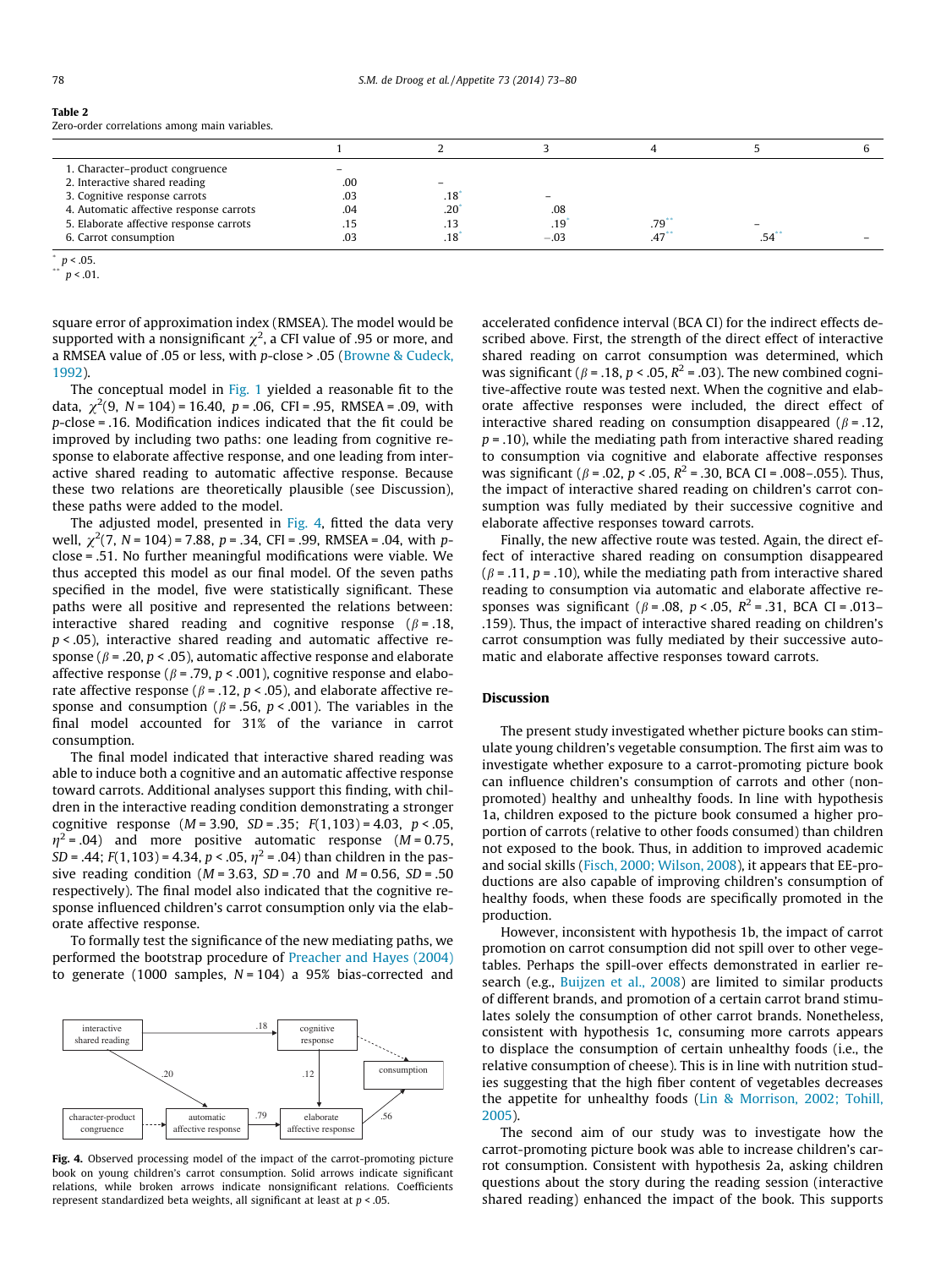<span id="page-6-0"></span>adult-mediation and social susceptibility theories ([Kirkorian,](#page-7-0) [Wartella, & Anderson, 2008; Valkenburg & Peter, 2013](#page-7-0)), suggesting that the success of (health) communication interventions for young children – such as picture books – depends largely on how teachers, parents, and other important caregivers maximize the positive impacts of these interventions.

The impact of interactive shared reading on children's carrot consumption was anticipated to be the result of a cognitive route of information processing: interactive shared reading of the picture book would initially stimulate a stronger cognitive response toward carrots (i.e., being convinced that eating carrots makes you fit and strong) (H2b) which, in turn, would enhance children's carrot consumption (H2c). This hypothesized cognitive processing route was not fully supported. We did find that, in line with hypothesis 2b, interactive shared reading enabled children to fully process and comprehend the embedded health message ''eating carrots makes you fit and strong'', as measured in a strong cognitive response toward carrots.

However, inconsistent with hypothesis 2c, a stronger cognitive response toward carrots did not enhance children's carrot consumption directly. Only when children's cognitive response increased their liking of carrots (i.e., elaborate affective response), did they consume more carrots (in proportion to other foods consumed). This supports previous research with young children suggesting that affect is an important mediator of behavioral effects (Acuff & Reiher, 1997; Bahn, 1989; Contento, 1981; Zeinstra et al., 2007). Specifically, due to the limited reasoning capacities of children aged 6 and under, behavior change tends to be motivated by affective responses (''I like this'') rather than cognitive responses (''eating this will make me strong''). While young children may learn that ''eating carrots makes you fit and strong'', it is not until age 7 that functional attributes are used as a direct motivation to behavior (Acuff & Reiher, 1997; Bahn, 1989).

Unexpectedly, interactive shared reading also induced an affective route of information processing, triggering an automatic positive response toward carrots initially, followed by an elaborate positive response that, in turn, enhanced children's carrot consumption. A reason for this finding could be that children generally enjoy interactive shared reading more than passive shared reading ([Justice & Kaderavek, 2002](#page-7-0)). We also observed this in our study, with children in the interactive sessions showing increased enthusiasm as the week progressed. It is plausible that the enjoyment these children experienced was transferred automatically to the carrots promoted in the book, leading to an automatic positive response toward carrots.

Finally, we also looked at character–product congruence. Inconsistent with hypotheses 3a–b–c–d, using a book character that fitted conceptually well with carrots (a rabbit) did not enhance the impact of the carrot-promoting book on children's carrot consumption. Although more extensive analyses (as part of a larger research project; De Droog, 2013) indicated that character–product congruence was able to induce an automatic positive response toward carrots after a single book exposure, the present study demonstrated that this effect disappeared after five exposures. A rationale for this finding could be that children familiarized with the (initially incongruent) turtle–carrot combination as the week progressed, thereby inducing similar automatic positive responses as the rabbit–carrot combination. Thus, character–product congruence seems to be less important when children are exposed to the EE-production repeatedly.

#### Conclusions and implications

Research suggests that children should eat more vegetables (e.g., [Lin & Morrison, 2002; Tohill, 2005](#page-7-0)), but many parents struggle with this task. Fortunately, this study presents an attractive and easy way for parents to enhance their children's vegetable consumption: by rendering shared book reading in the home environment more interactive, children may consume more of a vegetable after reading a book about that vegetable. Because 10–15 taste exposures may be required to elicit children's vegetable liking (Birch & Marlin, 1982), offering a taste of the vegetable after each reading session increases the chances of a long-term effect. In addition, we recommend the development of school programs in which vegetables are introduced via interactive reading sessions of vegetable-promoting picture books in class.

Finally, we provide three suggestions for future research. First, the long-term impact of picture books on children's healthy food consumption should be tested. Second, the impact of picture books should be measured in the home-environment to investigate whether children would also eat more carrots at home, whether they would ask for carrots when these are not available directly, and to investigate the impact of familiar storytellers (instead of an unfamiliar daycare worker). Finally, the study should be replicated with more bitter tasting vegetables (e.g., spinach and broccoli) to determine whether a picture book could also increase consumption of less popular vegetables.

#### References

- [Acuff, D. S., & Reiher, R. H. R. \(1997\).](http://refhub.elsevier.com/S0195-6663(13)00439-X/h0005) What kids buy and why. New York, NY: Free [Press](http://refhub.elsevier.com/S0195-6663(13)00439-X/h0005).
- Alliance for a Healthier Generation (2011, April, 6). Eating healthy, growing strong [Campaign website]. [<http://www.healthiergeneration.org/parents>](http://www.healthiergeneration.org/parents).
- [Anderson, D. R., Bryant, J., Wilder, A., Santomero, A., Williams, M., & Crawley, A. M.](http://refhub.elsevier.com/S0195-6663(13)00439-X/h0015) [\(2000\). Researching Blue's clues, viewing behavior and impact.](http://refhub.elsevier.com/S0195-6663(13)00439-X/h0015) Media [Psychology, 2](http://refhub.elsevier.com/S0195-6663(13)00439-X/h0015), 179–194.
- [Anschutz, D. A., Engels, R. C. M. E., & Van Strien, T. \(2010\). Maternal encouragement](http://refhub.elsevier.com/S0195-6663(13)00439-X/h0020) [to be thin moderates the effect of commercials on children's snack food intake.](http://refhub.elsevier.com/S0195-6663(13)00439-X/h0020) [Appetite, 55](http://refhub.elsevier.com/S0195-6663(13)00439-X/h0020), 117–123.
- [Bahn, K. D. \(1989\). Cognitively and perceptually based judgments in children's](http://refhub.elsevier.com/S0195-6663(13)00439-X/h0025) [brand discriminations and preferences.](http://refhub.elsevier.com/S0195-6663(13)00439-X/h0025) Journal of Business and Psychology, 4, [183–197](http://refhub.elsevier.com/S0195-6663(13)00439-X/h0025).
- [Barrentine, S. J. \(1996\). Engaging with reading through interactive read-alouds.](http://refhub.elsevier.com/S0195-6663(13)00439-X/h0030) The [Reading Teacher, 50](http://refhub.elsevier.com/S0195-6663(13)00439-X/h0030)(1), 36–43.
- [Birch, L. L., & Marlin, D. W. \(1982\). I don't like it; never tried it. Effects of exposure](http://refhub.elsevier.com/S0195-6663(13)00439-X/h0035) [on two-year-old children's food preferences.](http://refhub.elsevier.com/S0195-6663(13)00439-X/h0035) Appetite, 3, 353–360.
- [Browne, M. W., & Cudeck, R. \(1992\). Alternative ways of assessing model fit.](http://refhub.elsevier.com/S0195-6663(13)00439-X/h0040) [Sociological Methods and Research, 21](http://refhub.elsevier.com/S0195-6663(13)00439-X/h0040), 230–258.
- [Buijzen, M., Schuurman, J., & Bomhof, E. \(2008\). Associations between children's](http://refhub.elsevier.com/S0195-6663(13)00439-X/h0045) [television advertising exposure and their food consumption patterns. A](http://refhub.elsevier.com/S0195-6663(13)00439-X/h0045) [household diary-survey study.](http://refhub.elsevier.com/S0195-6663(13)00439-X/h0045) Appetite, 50, 231–239.
- [Buijzen, M., Van Reijmersdal, E. A., & Owen, L. H. \(2010\). Introducing the PCMC](http://refhub.elsevier.com/S0195-6663(13)00439-X/h0050) [model. An investigative framework for young people's processing of](http://refhub.elsevier.com/S0195-6663(13)00439-X/h0050) [commercial media content.](http://refhub.elsevier.com/S0195-6663(13)00439-X/h0050) Communication Theory, 20, 427–450.
- [Cole, T. J., Bellizzi, M. C., Flegal, K. M., & Dietz, W. H. \(2000\). Establishing a standard](http://refhub.elsevier.com/S0195-6663(13)00439-X/h0055) [definition for child overweight and obesity worldwide. International survey.](http://refhub.elsevier.com/S0195-6663(13)00439-X/h0055) [British Medical Journal, 320](http://refhub.elsevier.com/S0195-6663(13)00439-X/h0055), 1240–1243.
- [Contento, I. R. \(1981\). Children's thinking about food and eating. A Piagetian-based](http://refhub.elsevier.com/S0195-6663(13)00439-X/h0060) study. [Journal of Nutrition Education, 13](http://refhub.elsevier.com/S0195-6663(13)00439-X/h0060), S86–S90.
- [Crawley, A. M., Anderson, D. R., Wilder, A., Williams, M., & Santomero, A. \(1999\).](http://refhub.elsevier.com/S0195-6663(13)00439-X/h0065) [Effects of repeated exposures to a single episode of the television program](http://refhub.elsevier.com/S0195-6663(13)00439-X/h0065) [Blue's clues on the viewing behaviors and comprehension of preschool children.](http://refhub.elsevier.com/S0195-6663(13)00439-X/h0065) [Journal of Educational Psychology, 91](http://refhub.elsevier.com/S0195-6663(13)00439-X/h0065), 630–637.
- De Droog, S. M. (2013). Establishing and explaining the impact of characters on young children's healthy food choices (Doctoral dissertation). [<http://dare.uva.nl/](http://dare.uva.nl/record/445573) [record/445573](http://dare.uva.nl/record/445573)>.
- [De Droog, S. M., Buijzen, M., & Valkenburg, P. M. \(2012\). Use a rabbit or a rhino to](http://refhub.elsevier.com/S0195-6663(13)00439-X/h0075) [sell a carrot? The effect of character–product congruence on children's liking of](http://refhub.elsevier.com/S0195-6663(13)00439-X/h0075) healthy foods. [Journal of Health Communication, 17](http://refhub.elsevier.com/S0195-6663(13)00439-X/h0075), 1068–1080.
- De Droog, S. M., Buijzen, M, Opree, S. J., & Valkenburg, P. M. (2011a, May). The appeal of congruence between brand characters and products. Uncovering the affective mechanisms leading to product choice. In Paper presented at the annual meeting of the International Communication Association, Boston, MA.
- [De Droog, S. M., Valkenburg, P. M., & Buijzen, M. \(2011b\). Using brand characters to](http://refhub.elsevier.com/S0195-6663(13)00439-X/h0085) [promote young children's liking of and purchase requests for fruit.](http://refhub.elsevier.com/S0195-6663(13)00439-X/h0085) Journal of [Health Communication, 16](http://refhub.elsevier.com/S0195-6663(13)00439-X/h0085), 79–89.
- De Kroon, M. L. A., Renders, C. M., Van Wouwe, J. P., Van Buuren, S., & Hirasing, R. A. (2010). The Terneuzen birth cohort. BMI changes between 2 and 6 years correlate strongest with adult overweight. PLoS ONE, 5(2), e9155. [http://](http://dx.doi.org/10.1371/journal.pone.0009155) [dx.doi.org/10.1371/journal.pone.0009155.](http://dx.doi.org/10.1371/journal.pone.0009155)
- [Desor, J. A., Maller, O., & Turner, R. E. \(1977\). Preference for sweet in humans.](http://refhub.elsevier.com/S0195-6663(13)00439-X/h0095) [Infants, children and adults. In J. M. Weiffenbach \(Ed.\),](http://refhub.elsevier.com/S0195-6663(13)00439-X/h0095) Taste and development. The genesis of sweet preference [\(pp. 161–172\). Washington, DC: US Government](http://refhub.elsevier.com/S0195-6663(13)00439-X/h0095) [Printing Office](http://refhub.elsevier.com/S0195-6663(13)00439-X/h0095).